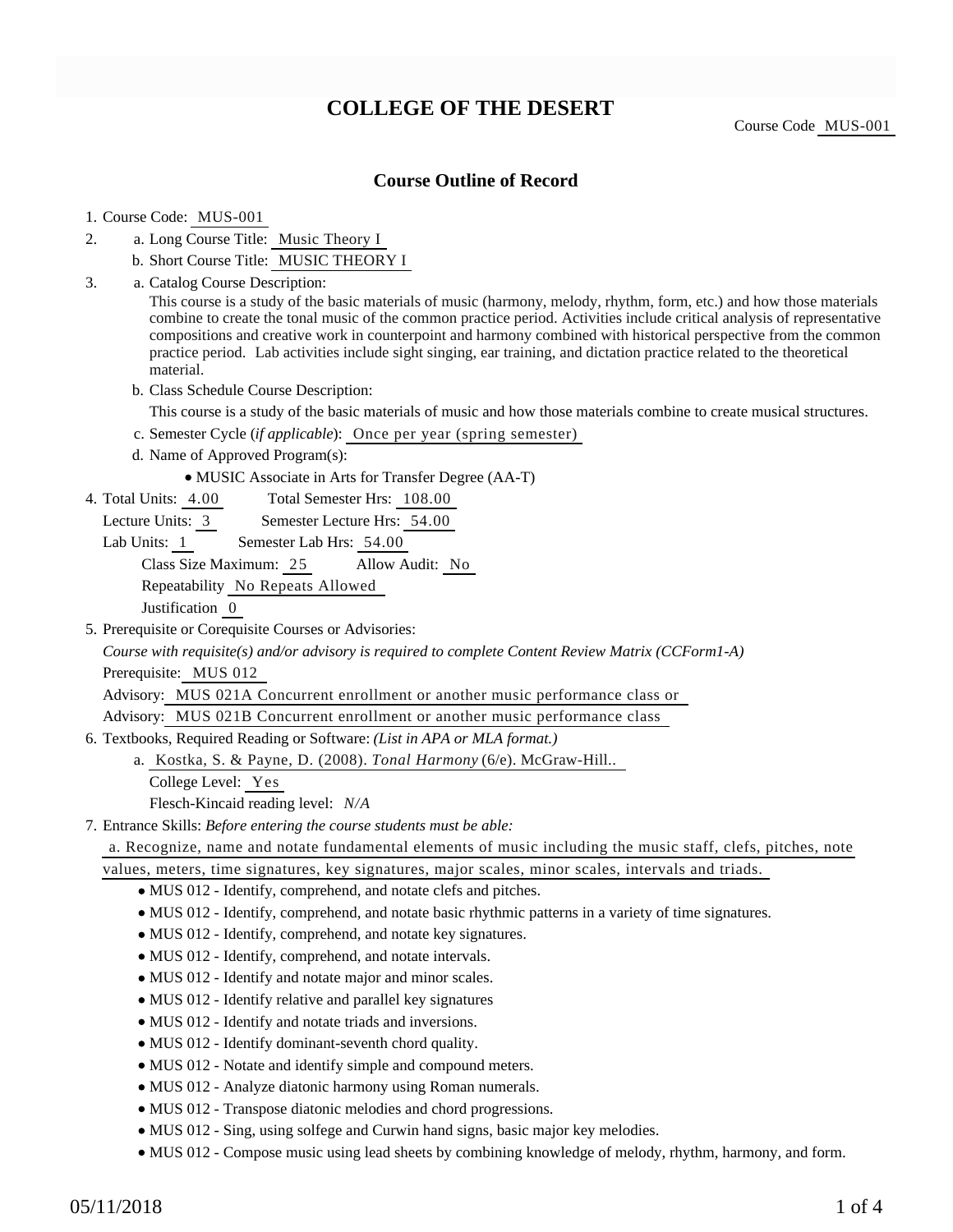### 8. Course Content and Scope:

## Lecture:

- 1. Fundamental properties of sound
- 2. Elements of music including melody, rhythm and chord structure
- 3. Chord progressions (diatonic triads and dominant  $7<sup>th</sup>$  chords in major and minor keys)
- 4. Three and four part-writing
- 5. Harmonize diatonic melodies in major and minor keys
- 6. Sight singing in major and minor keys
- 7. Rhythm reading using simple and compound meters

Lab: *(if the "Lab Hours" is greater than zero this is required)*

Harmonic, melodie, rhythmic, and intervalic dictation

9. Course Student Learning Outcomes:

1. Analyze aurally and through music notation, the harmonic, melodic, rhythmic, and formal elements of music from the Baroque, Classical, and Romantic periods.

2. Perform through singing, melodies and harmonic progressions in major and minor keys.

3. Create a musical composition that utilizes diatonic harmonic, melodic, and formal elements from the Classical and Romantic periods.

10. Course Objectives: Upon completion of this course, students will be able to:

a. Demonstrate the ability to notate and identify major and minor scales and all chromatic intervals.

b. Demonstrate the ability to voice chord progressions using diatonic triads in major and minor keys in a four voice texture.

c. Demonstrate the ability to compose and analyze music in major and minor keys using diatonic harmony and non chord tones (PT, NT, ET, APP, AN, and CT) through the use of Roman numerals and figured bass symbols.

d. Demonstrate the ability to compose and analyze music using small forms including period structure, the double period, and sentence.

e. Demonstrate the ability to read and notate quarter, half, whole, dotted quarter, and sixteenth note rhythms in simple and compound meter.

f. Respond correctly to dictation including chromatic intervals (m2, M2, m3, M3, P4, P5, and P8), major key melodies (stepwise and outlining I and V), chord quality (M, m, d, and A), four part writing (melody, bass, and roman numerals), and rhythms in simple and compound time.

g. Demonstrate the ability to sing chord progressions (I, ii, IV, V, vi in root position and inversion) using moveable Do solfege and Curwin hand signs.

h. Demonstrate the ability to sight-sing melodies in major and minor keys (stepwise and outlining I (i) and V chords) using moveable Do solfege and Curwin hand signs.

i. Demonstrate a historical understanding of the music of the common practice period (1600-1900) and its relationship to the development of tonal music composition and practice.

- 11. Methods of Instruction: *(Integration: Elements should validate parallel course outline elements)* 
	- a. Discussion

b. Distance Education

c. Lecture

12. Assignments: (List samples of specific activities/assignments students are expected to complete both in and outside of class.) In Class Hours: 108.00

Outside Class Hours: 108.00

a. In-class Assignments

1. Piano performance assignments

- 2. Dictation drills
- 3. Sight singing drills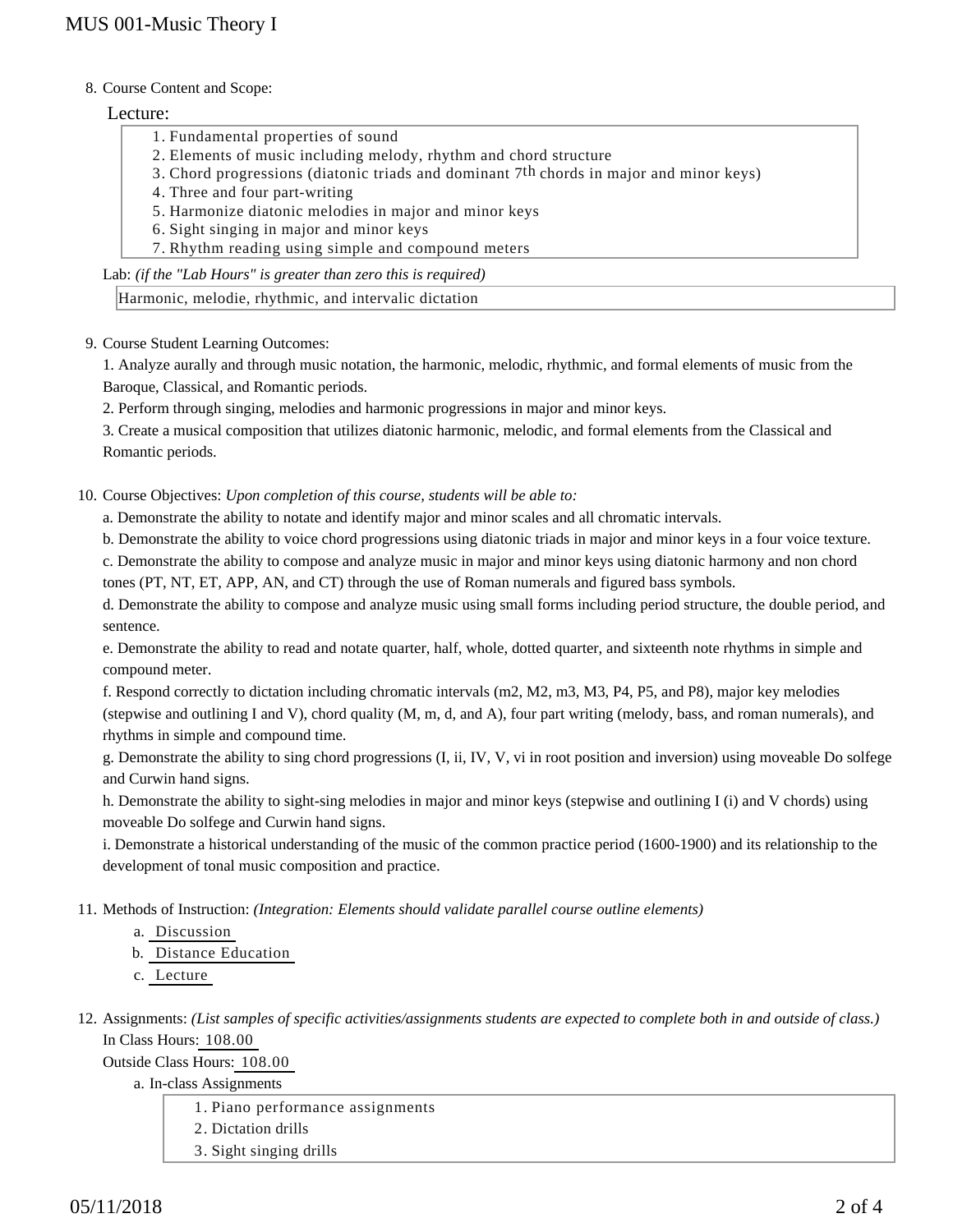# MUS 001-Music Theory I

#### b. Out-of-class Assignments

- 1. Music notation assignments
- 2. Music analysis assignments
- 3. Listening assignments

13. Methods of Evaluating Student Progress: The student will demonstrate proficiency by:

- Mid-term and final evaluations
- Student participation/contribution
- Student preparation
- Oral and practical examination
- 14. Methods of Evaluating: Additional Assessment Information:

a. Correctness of written assignments b. Accuracy of musical dictation c. Accuracy of pitch and rhythm when sight singing d. Written midterm exam e. Written final exam c. Composition projects

15. Need/Purpose/Rationale -- All courses must meet one or more CCC missions.

PO-GE C3 – Arts, Humanities, and Culture

Communicate effectively in many different situations involving diverse people and viewpoints.

 Analyze the variety of forms of expression and how those are used to communicate social, cultural, and personal ideas, feelings, and concepts;

 Show how and why the visual and performing arts are unique and how inherent meaning in the arts transcends written and verbal communication;

 Effectively communicate and express themselves and make themselves understood through visual, auditory, tactile, and symbolic means.

Understand and appreciate diverse local, national, and world context.

Connect knowledge of self and society to larger cultural contexts.

Articulate the differences and similarities between and within cultures.

IO - Aesthetics

Utilize the creative process to explain universal values such as beauty and truth.

Apply imagination to artistic expression.

Value appearance in terms of how pleasing it is in movement, form, and function.

16. Comparable Transfer Course

| <b>University System</b> | $\mathcal{L}$ ampus | <b>Course Number</b> | <b>Course Title</b> | <b>Catalog Year</b> |
|--------------------------|---------------------|----------------------|---------------------|---------------------|
|                          |                     |                      |                     |                     |

17. Special Materials and/or Equipment Required of Students:

Required Material? 18. Materials Fees:

# **Material or Item Cost Per Unit Total Cost**

19. Provide Reasons for the Substantial Modifications or New Course:

### Add hybrid modality

- a. Cross-Listed Course *(Enter Course Code)*: *N/A* 20.
	- b. Replacement Course *(Enter original Course Code)*: *N/A*
- 21. Grading Method *(choose one)*: Letter Grade Only
- 22. MIS Course Data Elements
	- a. Course Control Number [CB00]: CCC000186116